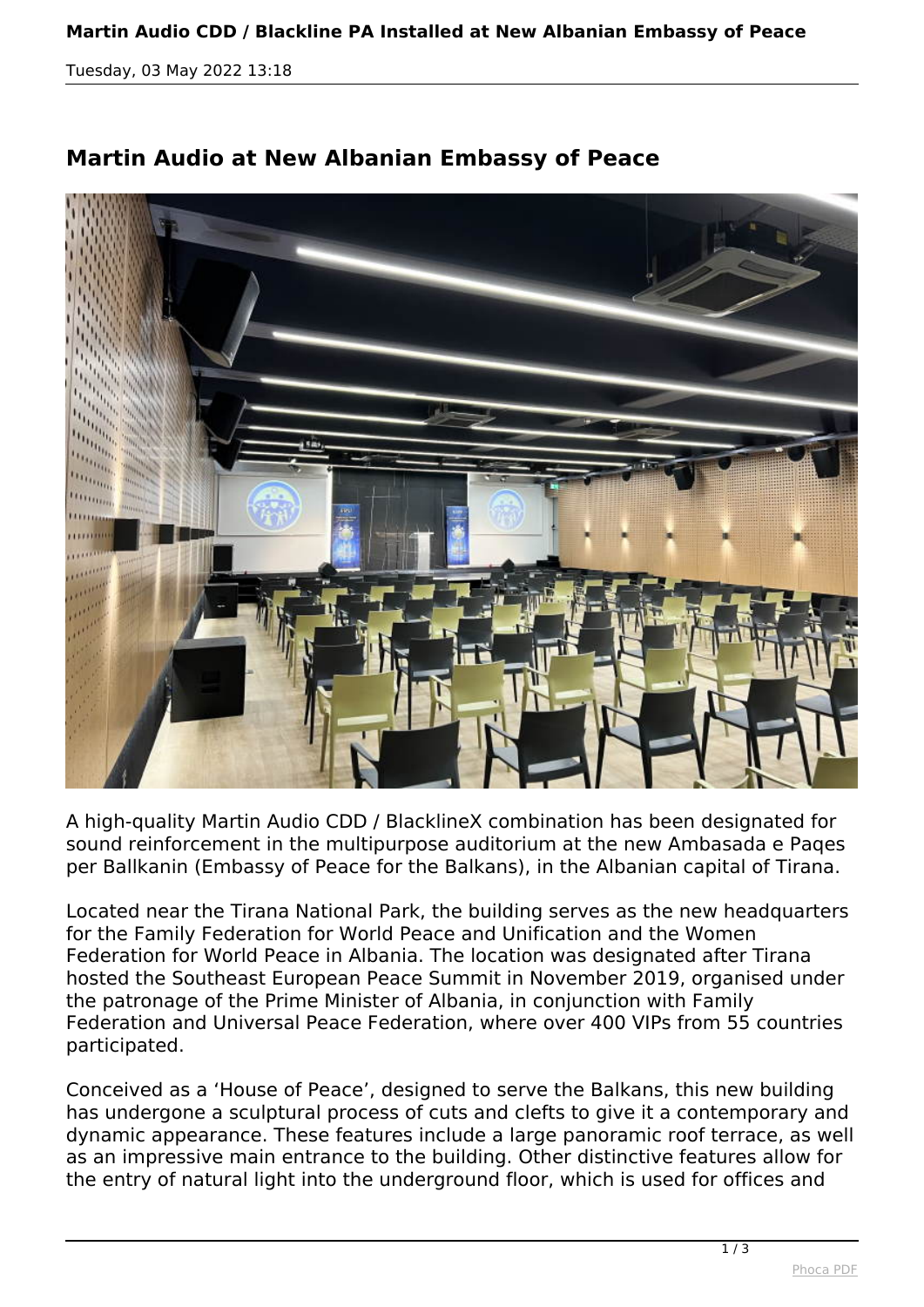## **Martin Audio CDD / Blackline PA Installed at New Albanian Embassy of Peace**

*Tuesday, 03 May 2022 13:18*

*conference rooms.*

*With a capacity of up to 250 people, the main auditorium - featuring the Martin Audio sound reinforcement - is geared up for a wide variety of events, from highlevel conferences, banquets, shows, concerts, live music performances, broadcasting events and others.*

*Elegantly designed with bespoke wooden acoustic wall panels, high-capacity noiseless ventilation, acoustic flooring and a distinctive lighting package, the task of providing the technical infrastructure fell to Martin Audio's Albanian distributor, Prosound.*



*As a well-known audio-visual service provider, Prosound was one of the companies invited to tender. Their technical director, Endrit Veleshnja, who was responsible for the design, believes the success of their bid was predicated on being able to offer a high-profile brand such as Martin Audio, and duly opted for a CDD / BlacklineX combination, as he has on many occasions in the past.*

*Commenting on the design rationale, Veleshnja explained, "Since the*